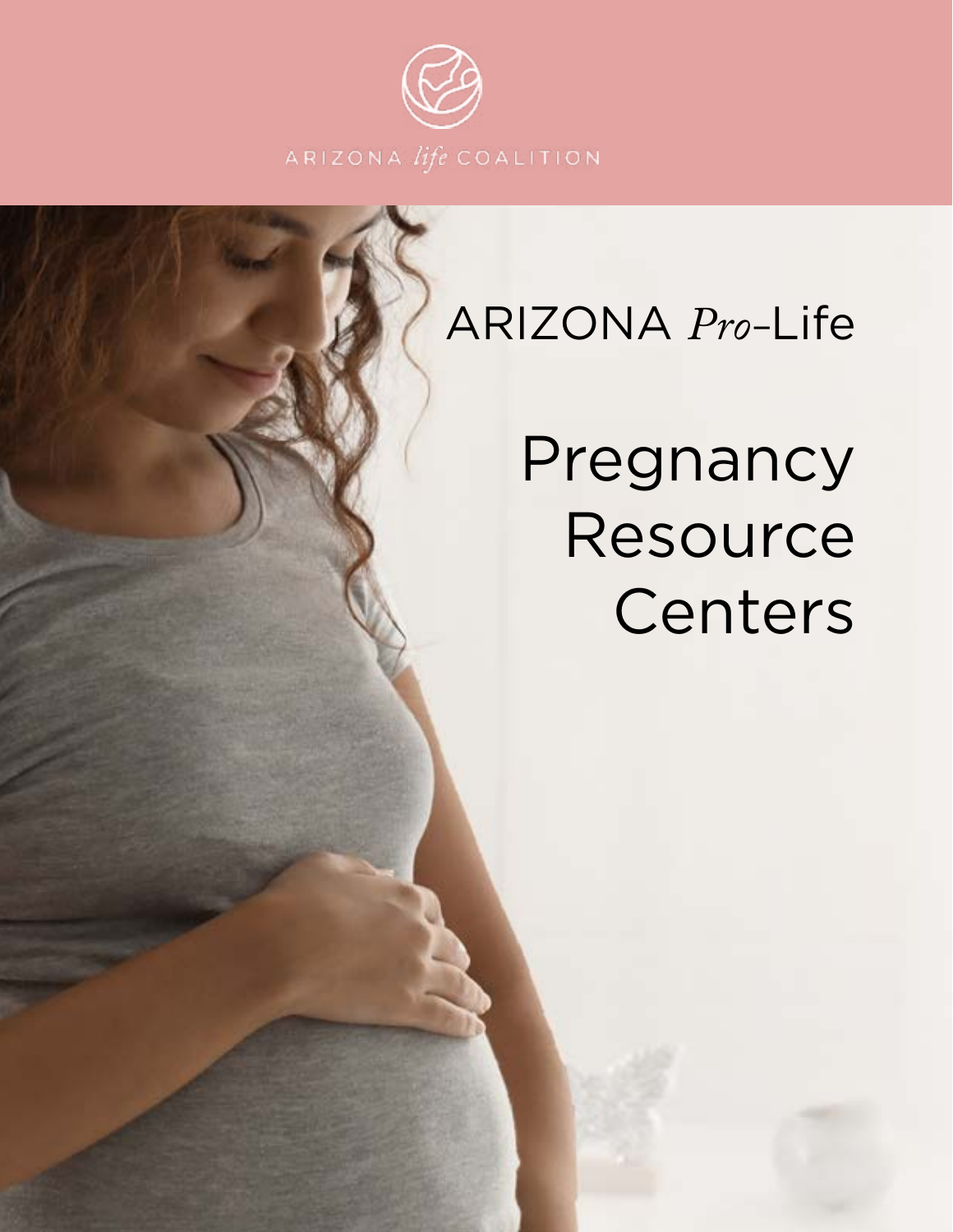#### ARIZONA PRO-LIFE PREGNANCY RESOURCE CENTERS

#### CENTRAL ARIZONA

1st Way of Maricopa County 3501 N. 16th Street, Phoenix, Arizona 85016 602.261.7522 Website: [1stway.net](http://1stway.net) Email: [info@1stway.net](mailto:info@1stway.net)

Aid to Women Center 1328 E Apache Blvd, Tempe, AZ 8528 480.966.1902 24 HOUR HOTLINE: 1-800-712-HELP (4357) Website: [http://aidtowomencenter.org](http://www.catholiccharitiesaz.org) Email: [aidtowomencenter@gmail.com](mailto:aidtowomencenter@gmail.com) Email: [info@aidtowmencenter.org](mailto:info@aidtowmencenter.org)

Alpha Pregnancy Resource Center 1822 W. Indian School Rd., Phoenix, AZ 85015 602.285.0050 Website: <http://alphaaz.org>

Catholic Charities Community Services 4747 N. 7th Ave., Phoenix AZ 85013 602.285.1999 Website: [www.catholiccharitiesaz.org](http://www.catholiccharitiesaz.org) Email: [info@cc-az.org](mailto:info@cc-az.org)

Christian Family Care Agency 3603 North 7th Ave., Phoenix, AZ 85013 602.234.1935 Website: [www.cfcare.org](http://www.cfcare.org)

Choices Pregnancy Centers of Greater Phoenix - Glendale Center 10555 N 58th Drive, Glendale, AZ 85302 623.486.5232 Website: [www.choicesaz.org](http://www.choicesaz.org)

Choices Pregnancy Centers of Greater Phoenix - Mesa Center 1818 E. Southern Ave., Suite 13A, Mesa, AZ 85204 480.733.2740 Website: [www.choicesaz.org](http://www.choicesaz.org)

Choices Pregnancy Center of Greater Phoenix, Inc. - Tempe Center 605 E. Broadway Rd., Tempe, AZ 85282 480.306.4612 Website: [www.choicesaz.org](http://www.choicesaz.org)

Hope Women's Center - Apache Junction 252 N. Ironwood Dr., Apache Junction, AZ 85220 480.983.4673 Website: [hopewomenscenter.org](http://hopewomenscenter.org)

Hope Women's Center - Phoenix 1640 E. McDowell Road Phoenix, AZ 85006 (602) 715-0999 Website: [hopewomenscenter.org](http://hopewomenscenter.org) Email: [marybeth@hopewomenscenter.org](mailto:marybeth@hopewomenscenter.org)

Hope Women's Center - Coolidge 850 N. California Street Coolidge, AZ 85128 (520) 723-8888 Website: [hopewomenscenter.org](http://hopewomenscenter.org) Email: [jolyn@hopewomenscenter.org](mailto:jolyn@hopewomenscenter.org)

# ARIZONA PRO-LIFE PREGNANCY RESOURCE CENTERS

Hope Women's Center - West Valley 12101 NW Grand Ave El Mirage, AZ 85335 623-875-4549 Website: [hopewomenscenter.org](http://hopewomenscenter.org) Email: [megan@hopewomenscenter.org](mailto:megan@hopewomenscenter.org)

Life Choices Women's Clinic 8326 North 7th Street Phoenix, AZ 85020 602.305.5100 Website: [www.lcwcaz.org](http://www.lcwcaz.org) Email: [info@lcwcaz.org](mailto:info@lcwcaz.org)

Life Choices Women's Clinic 3516 W. McDowell, Phoenix, AZ 85009 602.305.5100 Website: [www.lcwcaz.org](http://www.lcwcaz.org) Email: [info@lcwcaz.org](mailto:info@lcwcaz.org)

Living Hope Women's Center - Phoenix Center 1640 E. Mcdowell Rd., Phoenix, AZ 85006 480.750.9044 Website:<http://livinghopecenters.org>

Maggie's Place Maternity Home 4001 N. 30th St. Phoenix, AZ 85016 602-262-5555 Website: [www.maggiesplace.org](http://www.maggiesplace.org)

Avondale Baptist Pregnancy Center - Avondale Address: 1001 N. Central Ave. Avondale, AZ 85323 Phone: 623-932-2723 Website: <https://abcaz.net/nlpc.html>

New Life Pregnancy Center - Mesa Address: 819 S. MacDonald Mesa, AZ 85210 Phone:(602) 726-2307 Website: [www.newlifepregnancy.com](http://www.newlifepregnancy.com)

New Life Pregnancy Center - Phoenix (metro) Address: 2632 W. Augusta Ave. Phoenix, AZ 85051 Phone:(602) 346-2300 Website: [www.newlifepregnancy.com](http://www.newlifepregnancy.com)

New Life Pregnancy Center - Phoenix (south) Address: 1431 E. Southern Ave. Phoenix, AZ 85040 Phone:(602) 243-1614 Website: [www.newlifepregnancy.com](http://www.newlifepregnancy.com)

New Life Pregnancy Center - Tempe Address: 1001 E. Southern Ave. Tempe, AZ 85282 Phone:(480) 838-9071 Website: [www.newlifepregnancy.com](http://www.newlifepregnancy.com)

Pregnancy Resource Clinic of Arizona 21050 N. Tatum Blvd., Ste. 200, Phoenix, AZ 85050 480.694.5746 24/7 Text: 480.694.2508 Website: [www.prcaz.org](http://www.prcaz.org) Email: [office@prcaz.org](mailto:office@prcaz.org)